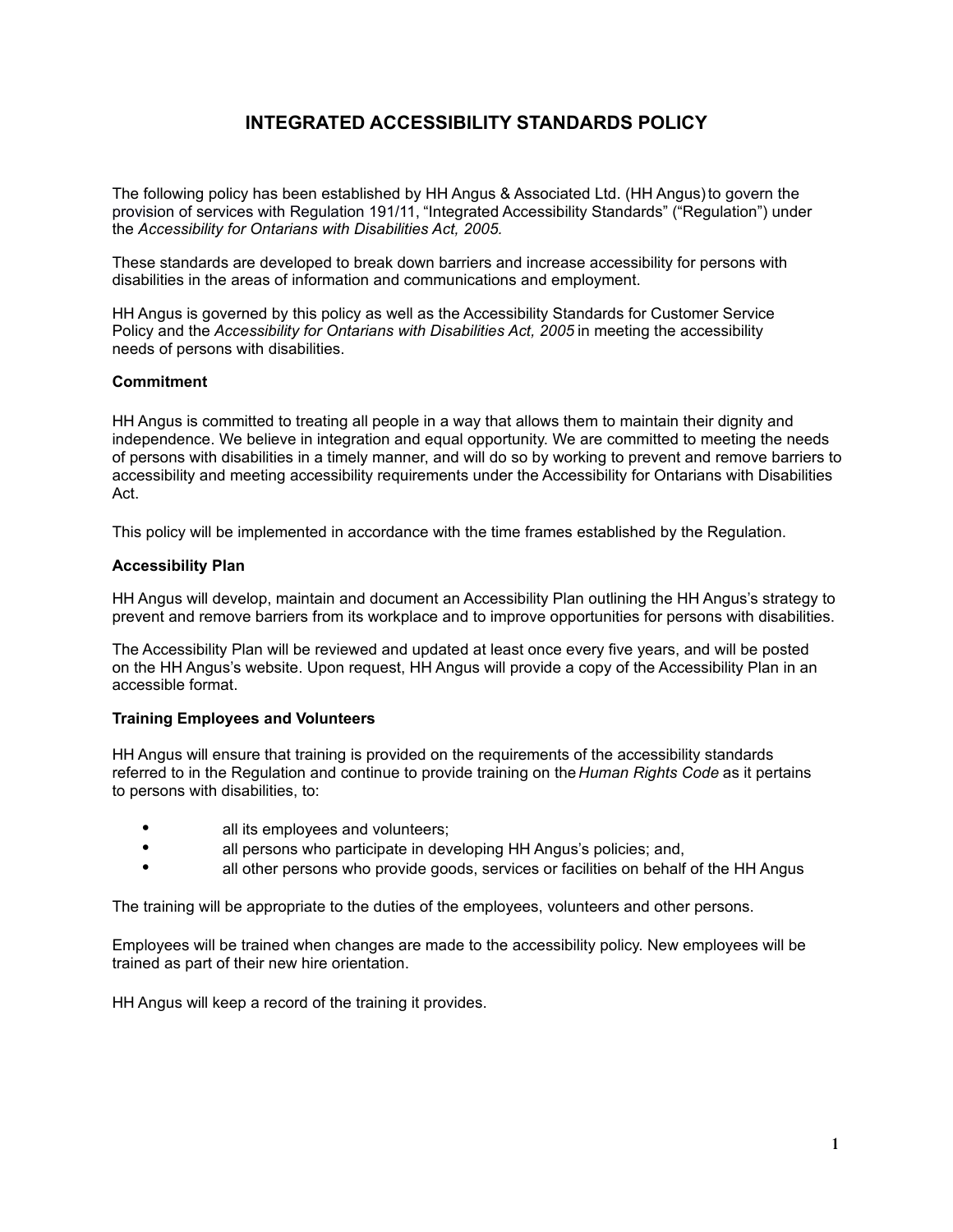# **INFORMATION AND COMMUNICATIONS STANDARDS**

# **Feedback**

HH Angus will continue to ensure that its process for receiving and responding to feedback is accessible to persons with disabilities by providing, or arranging for the provision of, accessible formats and communications supports, upon request.

# **Accessible Formats and Communication Supports**

Upon request, HH Angus will provide, or will arrange for the provision of accessible formats and communication supports for persons with disabilities in a timely manner that takes into account the person's accessibility needs due to disability.

HH Angus will consult with the person making the request in determining the suitability of an accessible format or communication support.

HH Angus will also notify the public about the availability of accessible formats and communication supports.

#### **Accessible Websites and Web Content**

HH Angus will ensure that our Internet websites, including web content, conform to the World Wide Web Consortium Web Content Accessibility Guidelines (WCAG) 2.0, at Level AA except where this is impracticable.

# **EMPLOYMENT STANDARDS**

# **Recruitment**

HH Angus will notify its employees and the public about the availability of accommodation for applicants with disabilities in its recruitment process.

#### **Recruitment, Assessment or Selection Process**

HH Angus will notify job applicants, when they are individually selected to participate further in an assessment or selection process that accommodations are available upon request in relation to the materials or processes to be used.

If a selected applicant requests an accommodation, HH Angus will consult with the applicant and provide, or arrange for the provision of, a suitable accommodation in a manner that takes into account the applicant's accessibility needs due to disability.

# **Notice to Successful Applicants**

When making offers of employment, HH Angus will notify the successful applicant of its policies for accommodating employees with disabilities.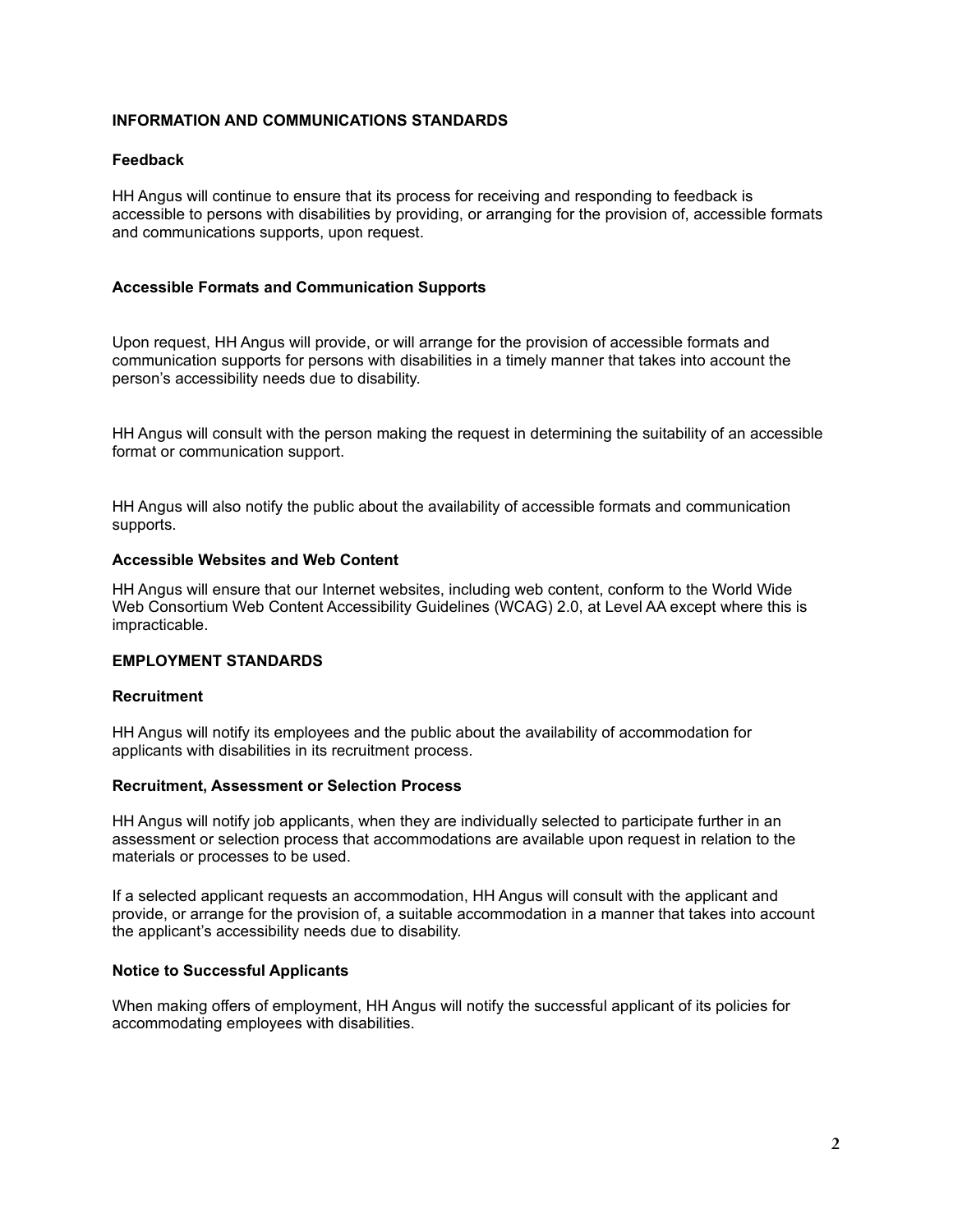# **Informing Employees of Supports**

HH Angus will continue to inform its employees of its policies (and any updates to those policies) used to support employees with disabilities, including policies on the provision of job accommodations that take into account an employee's accessibility needs due to disability. This information will be provided to new employees as soon as practicable after commencing employment.

# **Accessible Formats and Communication Supports for Employees**

Upon the request of an employee with a disability, HH Angus will consult with the employee to provide, or arrange for the provision of, accessible formats and communication supports for information that is needed to perform his/her job, and information that is generally available to other employees. In determining the suitability of an accessible format or communication support, HH Angus will consult with the employee making the request.

# **Workplace Emergency Response Information**

HH Angus will provide individualized workplace emergency response information to employees who have a disability, if the disability is such that the individualized information is necessary, and if HH Angus is aware of the need for accommodation due to the employee's disability. HH Angus will provide this information as soon as practicable after becoming aware of the need for accommodation.

Where the employee requires assistance, HH Angus will, with the consent of the employee, provide the workplace emergency response information to the person designated by HH Angus to provide assistance to the employee.

HH Angus will review the individualized workplace emergency response information when the employee moves to a different location in the organization, when the employee's overall accommodations needs or plans are reviewed.

# **Documented Individual Accommodation Plans**

HH Angus will maintain a written process for the development of documented individual accommodation plans for employees with disabilities.

If requested, information regarding accessible formats and communications supports provided will also be included in individual accommodation plans.

In addition, the plans will include individualized workplace emergency response information (where required), and will identify any other accommodation that is to be provided.

# **Return to Work Process**

HH Angus maintains a documented return to work process for its employees who have been absent from work due to a disability and who require disability-related accommodations in order to return to work. The return to work process outlines the steps HH Angus will take to facilitate the return to work and will include documented individual accommodation plans as part of the process.

This return to work process will not replace or override any other return to work process created by or under any other statute (ie., the *Workplace Safety Insurance Act, 1997)*.